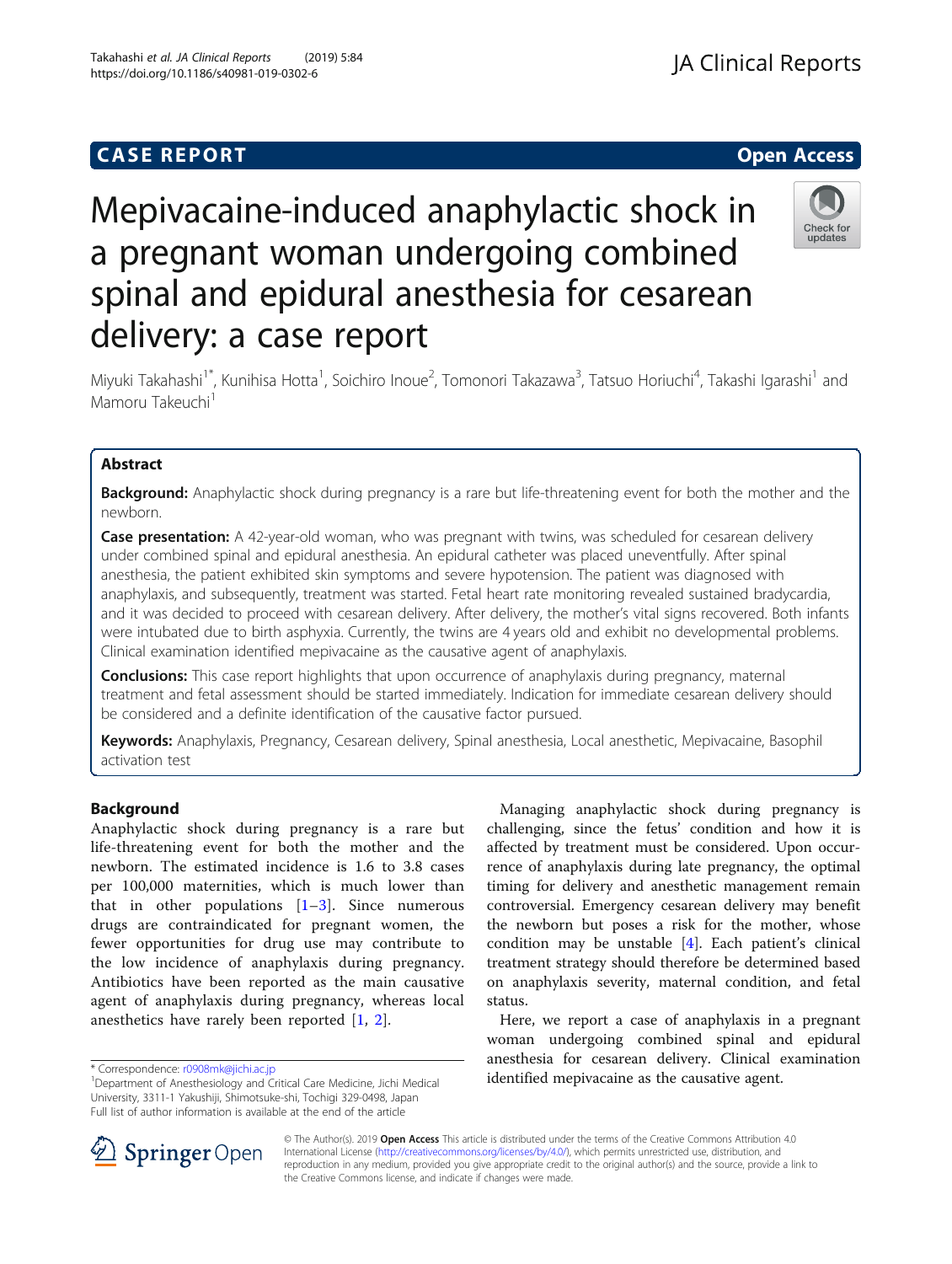#### Case presentation

A 42-year-old woman, who was pregnant with twins, was scheduled for cesarean section at 37 weeks of gestation under combined spinal and epidural anesthesia. The woman had atopic dermatitis but no past history of drug allergy. After arrival at the operating room, intravenous administration of hydroxyethylated starch was started. Combined spinal and epidural anesthesia was administered in the right lateral position, at the L3–L4 and the Th12–L1 interspaces, respectively. After local infiltration of 6 mL of preservative-free 1% mepivacaine, the epidural space was identified by loss of resistance to saline, and an epidural catheter was placed. An aspiration test was confirmed as negative, and a test dose of 1% mepivacaine (3 ml) was administered via the catheter. During spinal anesthesia, maternal blood pressure became unmeasurable with a noninvasive blood pressure monitor. Lumbar puncture was successfully performed, and 10 mg of 0.5% hyperbaric bupivacaine and 20 μg of fentanyl were intrathecally administered. After returning the patient to the supine position, her face was swollen, and she exhibited erythema all over the body. Maternal blood pressure and heart rate were 74/56 mmHg and 112 beats/min, respectively. The mother was diagnosed with anaphylaxis and immediately received infusion of Ringer's solution with left uterine displacement. Intravenous phenylephrine was intermittently administered. Despite hemodynamic instability, the mother's breathing remained stable at 98% of oxygen saturation on room air, and oxygen was administered via a face mask. Fetal heart rate monitoring revealed sustained fetal bradycardia of 80 beats/min. Maternal systolic blood pressure remained around 80–90 mmHg under repeated administration of phenylephrine and transfusion. Fetal bradycardia was not recovered. After confirming the sensory block level of Th4, it was decided to proceed with

cesarean delivery. The infants were delivered 17 and 18 min after anaphylaxis onset, both without spontaneous respiration, and were intubated and transferred to the neonatal intensive care unit. At 1 and 5 min, the apgar scores were 2 and 4 for the first infant and 2 and 5 for the second infant, respectively. Analysis of the umbilical artery blood revealed a pH of 6.842 for the first infant and 6.775 for the second infant. After delivery, the mother's vital signs were recovered and remained stable. A two-phase allergic reaction was prevented through administration of 500 mg of methylprednisolone. After surgery, the mother was continuously monitored in the maternity ward, and her clinical course remained uneventful, being discharged 6 days after surgery. The first infant was extubated 2 days after birth and discharged 13 days after birth, whereas the second infant required further examination and treatment after having seizures. He was discharged with an oral anticonvulsant 16 days after birth, after which he remained seizure-free. The anticonvulsant was discontinued at 6 months of age. Currently, the twins are 4 years old and exhibit no developmental problems.

We suggested the patient to be examined to determine the causative agent of anaphylaxis. The patient agreed to be subjected to the basophil activation test (BAT), but not the skin test. The BAT was performed 9 months after the operation for mepivacaine and hydroxyethylated starch, providing a positive result to mepivacaine (Fig 1). The patient was then suggested once more to undergo the skin test to confirm the accuracy of the BAT results and to investigate cross-reactivity with other local anesthetics. The skin prick test was performed 10 months after the operation, for latex, hydroxyethylated starch, procaine, lidocaine, bupivacaine, and mepivacaine, providing a positive reaction to both lidocaine and mepivacaine (Fig [2](#page-2-0)).

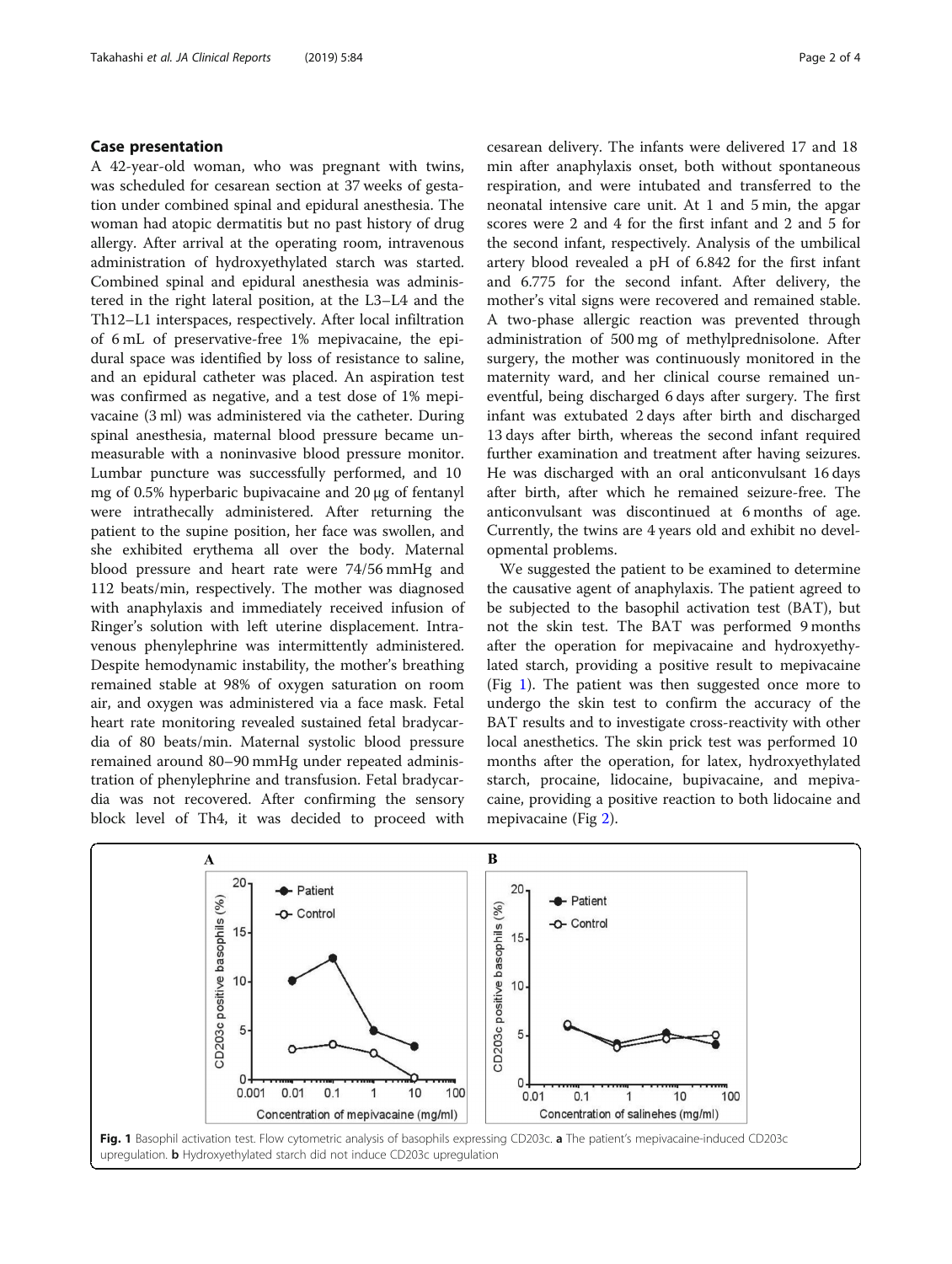<span id="page-2-0"></span>

Fig. 2 Skin prick test. NS saline, La latex, H hydroxyethylated starch, P procaine, L lidocaine, B bupivacaine, M mepivacaine. Positive reaction to lidocaine and mepivacaine

#### **Discussion**

The present case describes anaphylaxis in a pregnant woman who underwent combined spinal and epidural anesthesia for cesarean delivery. The immediate diagnosis, treatment, and cesarean delivery may have led to the good outcomes achieved for both the mother and the newborns.

When treating anaphylaxis during late pregnancy, besides comprehensive treatment, care should be taken to evaluate the fetal condition and to decide the best delivery timing. Primary management of anaphylaxis includes immediate withdrawal of antigen administration, seeking help, airway maintenance, aggressive fluid resuscitation, and adrenaline administration. Examining serum tryptase and histamine levels is useful for diagnosing anaphylaxis. Additionally, obstetric management may involve left uterine displacement and fetal monitoring. Maternal hypotension immediately affects the placental circulation and fetal status. However, the American College of Obstetricians and Gynecologists indicates that, during anaphylaxis, a stable maternal hemodynamic status does not ensure adequate placental perfusion and fetal oxygenation, whereas normal fetal heart rate variability reassures fetal status [\[5\]](#page-3-0). Previous studies recommend that emergency cesarean delivery should be considered in cases of persistent maternal hemodynamic instability, despite resuscitation [\[4,](#page-3-0) [6](#page-3-0)]. In the present case, monitoring fetal heart rate was the key for the decision to perform a cesarean delivery. Although the good outcomes were achieved, fetal bradycardia was not recovered by phenylephrine. Administration of adrenaline for anaphylaxis may have increased cardiac output and systemic vascular resistance, resulting in improved uteroplacental perfusion [[7](#page-3-0)].

Among previous case reports of anaphylactic labor, 46% resulted in adverse fetal neurologic outcomes [\[8](#page-3-0)–[13\]](#page-3-0). In such cases, the anaphylactic parturients either had a delayed cesarean delivery [[8,](#page-3-0) [9](#page-3-0), [13](#page-3-0)] or did not receive sufficient adrenaline to manage severe hypotension [\[11\]](#page-3-0). The fetal neurologic outcome was much better in cases of anaphylaxis occurring during cesarean delivery, which can be attributed to a short duration of fetal cerebral ischemia [[4](#page-3-0)].

The benefits of emergency cesarean delivery for anaphylactic patients refractory to medical treatment need to be balanced against the risks of surgery in pregnant women with an unstable general condition. If the time of gestation is less than 32 weeks, the risks of neonatal morbidity and mortality should also be considered. Anaphylaxis-related cardiovascular disturbance can be enhanced in pregnant patients by inferior vena cava compression. Moreover, neuraxial anesthesia blocks the sympathetic nerve, often causing hypotension. For anaphylaxis occurring during cesarean delivery, maternal morbidity due to severe complications was reported in 20% of cases [[4](#page-3-0)]. In the present case, anaphylaxis occurred during the intrapartum period, and the immediate cesarean delivery exerted a beneficial impact both on the mother and the infants.

Identifying the causative agent of anaphylaxis is essential to prevent allergic reactions. Agents, or known as allergens, administered immediately before an event, are often determined as culprit allergens without subsequent examinations. Had we not pursued the cause of the allergic reaction, we might have mistakenly assumed that the hydroxyethylated starch was the allergen, since anesthetic allergies have rarely been reported. Therefore, it should be kept in mind that the suspected agent may not be the true causative agent, and incorrect speculation may place the patient at risk of further exposure to the true allergen or cause unnecessary avoidance of harmless effective drugs.

The skin prick test is the gold standard to determine the cause of anaphylaxis, although it carries the risk of immediate hypersensitivity reactions. On the other hand, the BAT is an in vitro examination, which poses no risk of anaphylactic reactions. The BAT is based on the upregulation of granule-derived markers expressed at the basophil membrane upon ex vivo activation by the suspected agent. It recently became widely accepted as an additional and reliable tool, with high sensitivity and specificity to identify the causative agent of immediate drug hypersensitivity [[14](#page-3-0)–[17\]](#page-3-0). Further studies are required to evaluate the usefulness of this tool as a diagnostic approach of anaphylaxis, although diagnostic precision can be improved by combining multiple methods, such as the skin test and the BAT. In the present case, positive reactions to mepivacaine in both the BAT and skin prick test would support the reliability of BAT as a diagnostic tool.

In summary, the present case highlights that, upon anaphylaxis during pregnancy, maternal treatment and fetal heart rate monitoring should be started immediately. If the maternal hemodynamic status does not recover or if persistent non-reassuring fetal heart rate patterns are observed, immediate cesarean delivery should be considered, especially at the intrapartum period. Moreover, pursuing a definite diagnosis of the culprit allergen is beneficial for patients to prevent allergic reactions.